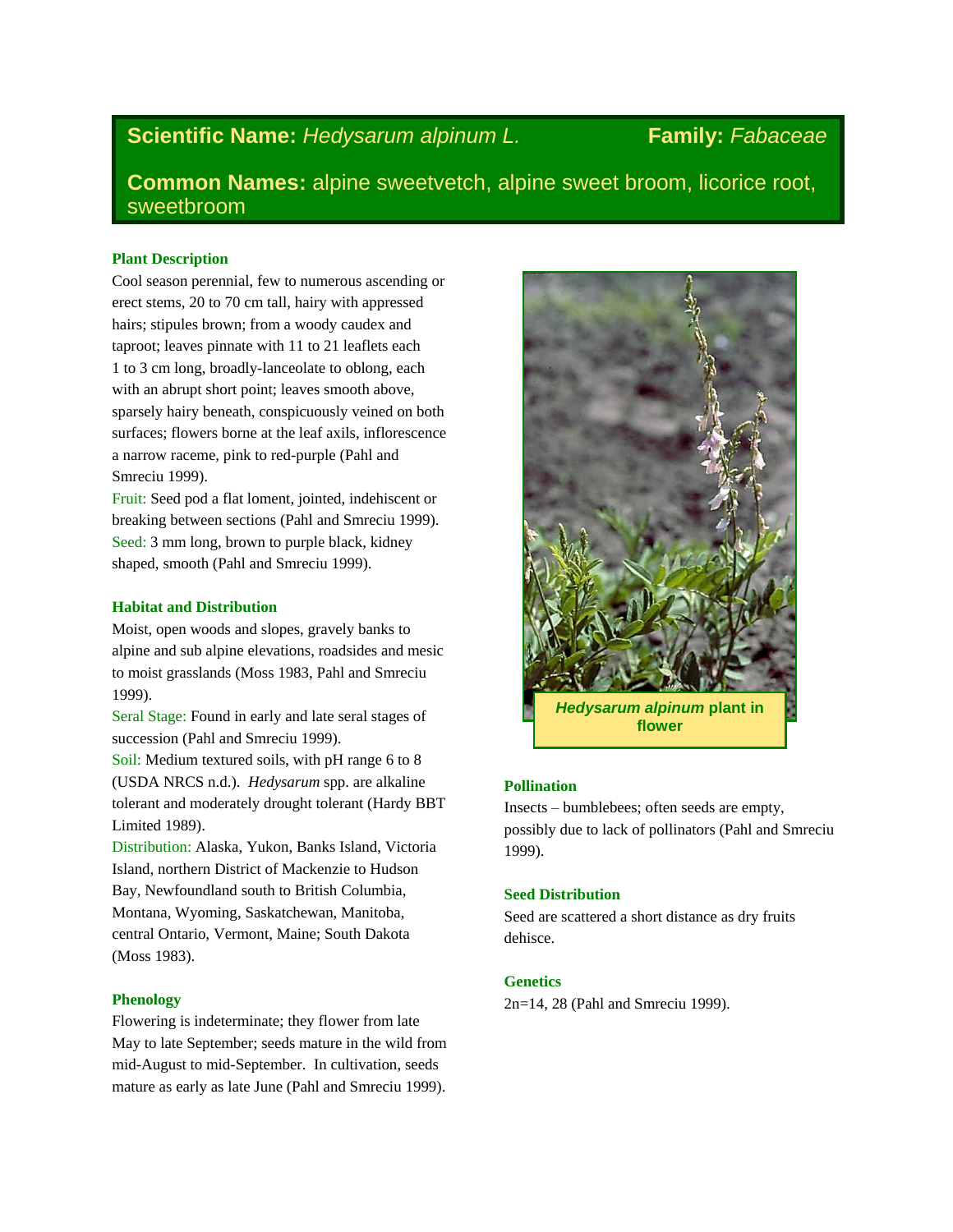#### **Symbiosis**

Associated with rhizobial bacteria as well as vesicular-arbuscular mycorrhizae (Pahl and Smreciu 1999).



## **Seed Processing**

Collection: Expect the first significant seed crop in the third year after cultivation. Direct combining or swathing is recommended. For small lots and wild harvest: cut, bag, dry and thresh (Pahl and Smreciu 1999).

Seed Weight: 4.35 g/1,000 seeds (Pahl and Smreciu 1999). 200 PLS/g (Hammermeister 1998).

Harvest Dates: Late July to early September (Pahl and Smreciu 1999).

Cleaning: Must be debearded at time of seeding, and all leafy material removed from the seed using a coarse screen. Screen seed with a top screen 7 to 7.5/64' round screen and a bottom screen 1/15" round. Commercial *Hedysarum* species are successfully cleaned and dehulled using a beet

decorticator (seed is also scarified) (Pahl and Smreciu 1999).

Storage Behaviour: Likely orthodox; seeds can be dried, without damage, to low moisture contents; longevity increases with reductions in both moisture content and temperature (Royal Botanic Gardens Kew 2008).

Storage: Store dry at cool temperatures (Pahl and Smreciu 1999).

Longevity: Viability was reduced by 50% after five years of storage in ambient conditions (Royal Botanic Gardens Kew 2008).

#### **Propagation**

Natural Regeneration: By seeds and rhizomes (Gucker 2007).

Germination: 90% to 92% in 3 to 5 days with pretreatment; 30% to 40% in 10 to 15 days without pretreatment (Pahl and Smreciu 1999).

50% germination in greenhouse (Hardy BBT Limited 1989).

Pre-treatment: Scarification (Lady Bird Johnson Wildflower Center 2009). Mechanical scarification of seed lots is difficult due to varying degrees of hardness; seeds are often lost to breakage (Pahl and Smreciu 1999).

Direct Seeding: Row cropping 60 to 90 cm row spacing; seed in early fall or spring and plant at a depth of 0.6 to 0.9 cm (Pahl and Smreciu 1999). Seed Rate: 80 to 100 seeds/linear metre of a row. Vegetative Propagation: Stem (tip or internodal) cuttings in the spring (Pahl and Smreciu 1999).

#### **Aboriginal/Food Uses**

Food: Roots were collected in spring and buried in caches or preserved in lard, oil or dried for winter use (Mackinnon et al. 2009).

Medicinal: Sun dried *Hedysarum alpinum* was burned and smoke was trapped with a blanket as a treatment for sore eyes. Roots are rich in vitamin C. Plant has anti-inflammatory, anti-viral and central nervous system stimulating properties (Mackinnon et al. 2009).

Other: Pieces of root softened by chewing were given to babies as pacifiers. Preserved roots were an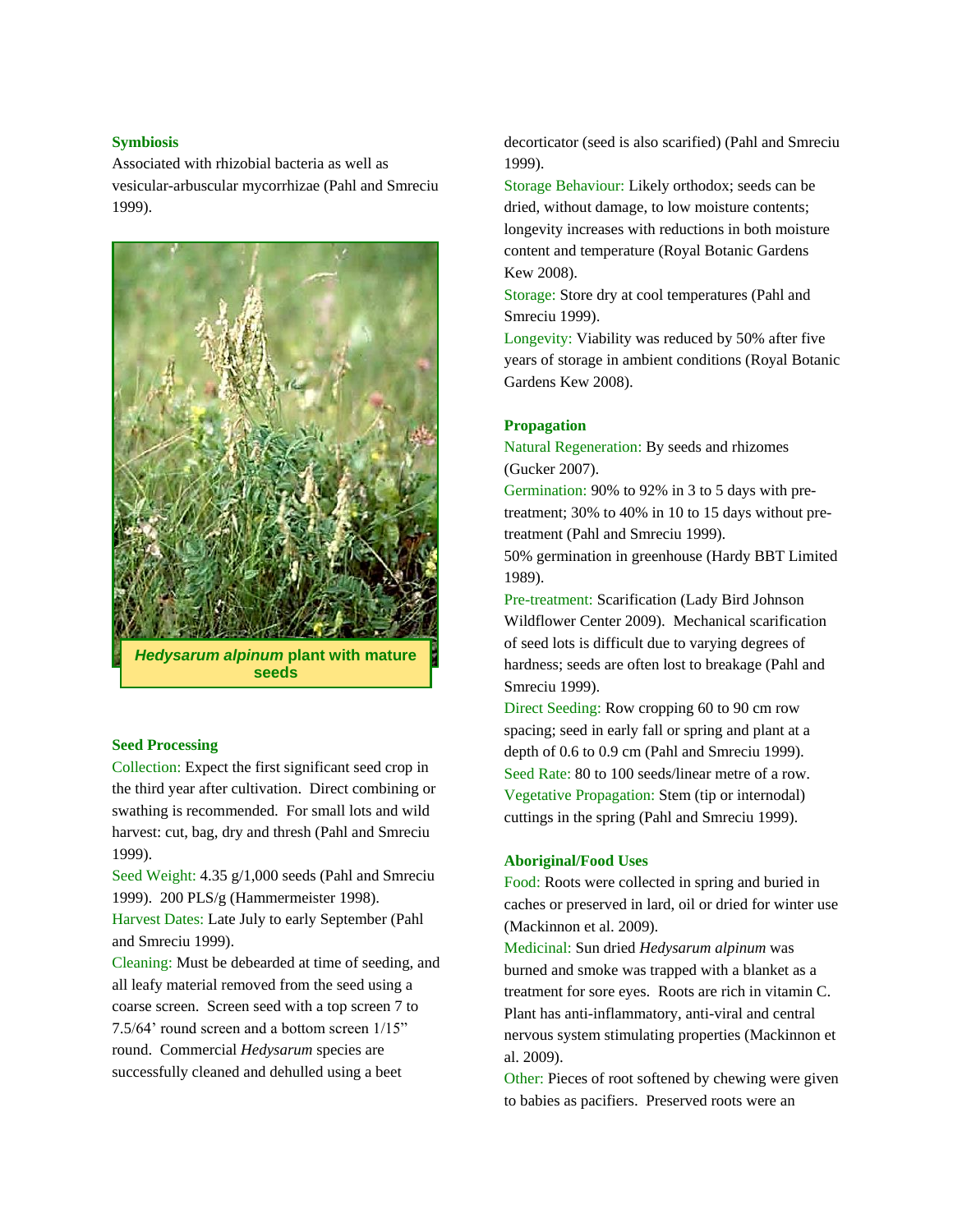important trade item among some native tribes (Mackinnon et al. 2009).



#### **Wildlife/Forage Usage**

Wildlife/Livestock: Moderately nutritious and palatable to all wildlife and all classes of livestock throughout most of the season (Tannas 1997). Roots and stems are edible – bears and mice eat the plant (Hardy BBT Limited 1989); grizzly bears eat the roots (Tannas 1997, Turner 1997). Grazing Response: Increaser in moderate to heavy

#### **Reclamation Potential**

grazing (Tannas 1997).

Can colonize disturbed sites in the mountains and foothills. Is a pioneer species on roadsides (Pahl and Smreciu 1999).

Seeding of *H. alpinum* at Grande Cache resulted in little or no growth and on pipeline rights-of-way in northeastern British Columbia survival and germination varied from 3% on unstable and steep slopes with sandy soil to 10% on slopes with clay loam soils (Hardy BBT Limited 1989).

#### **Photo Credits**

Photo 1, 2 & 3: Wild Rose Consulting, Inc.

#### **References**

Gucker, C.L., 2007. *Hedysarum alpinum*. IN: Fischer, W.C. (compiler). The fire effects information system. United States Department of Agriculture, Forest Service, Intermountain Research Station, Intermountain Fire Sciences Laboratory, Missoula, Montana.

[http://www.fs.fed.us/database/feis/plants/forb/hedalp/](http://www.fs.fed.us/database/feis/plants/forb/hedalp/introductory.html) [introductory.html](http://www.fs.fed.us/database/feis/plants/forb/hedalp/introductory.html) [Last accessed October 8, 2013].

Hammermeister, A.M., 1998. Seeding rate conversion charts for using native species in reclamation projects. Alberta Agriculture, Food and Rural Development, Edmonton, Alberta. 13 pp. [http://www.npss.sk.ca/docs/2\\_pdf/Seeding\\_Rate\\_Con](http://www.npss.sk.ca/docs/2_pdf/Seeding_Rate_Conversion.pdf) [version.pdf](http://www.npss.sk.ca/docs/2_pdf/Seeding_Rate_Conversion.pdf) [Last accessed August 26, 2014].

Hardy BBT Limited, 1989. *Hedysarum* spp. IN: Manual of plant species suitability for reclamation in Alberta - 2<sup>nd</sup> Edition. Alberta Land Conservation and Reclamation Council Report No. RRTAC 89-4. pp. 205-206. <http://hdl.handle.net/10402/era.22605>[Last accessed October 10, 2013].

Lady Bird Johnson Wildflower Center, 2009. *Hedysarum alpinum* L. IN: Native Plant Database. University of Texas at Austin, Austin, Texas. [http://www.wildflower.org/plants/result.php?id\\_plant](http://www.wildflower.org/plants/result.php?id_plant=HEAL) [=HEAL](http://www.wildflower.org/plants/result.php?id_plant=HEAL) [Last accessed October 10, 2013].

Mackinnon, A., L. Kershaw, J.T. Aranason, P. Owen, A. Karst and F Hamersley, 2009. Edible and Medicinal Plants of Canada. Lone Pine Publishing, Edmonton, Alberta. 417 pp.

Moss, E.H., 1983. *H. alpinum* L. IN: Flora of Alberta. A manual of flowering plants, conifers, ferns, and fern allies found growing without cultivation in the province of Alberta, Canada. 2nd edition. University of Toronto Press, Toronto, Ontario. p. 379.

Pahl, M.D. and A. Smreciu, 1999. Growing native pants of western Canada: common grasses and